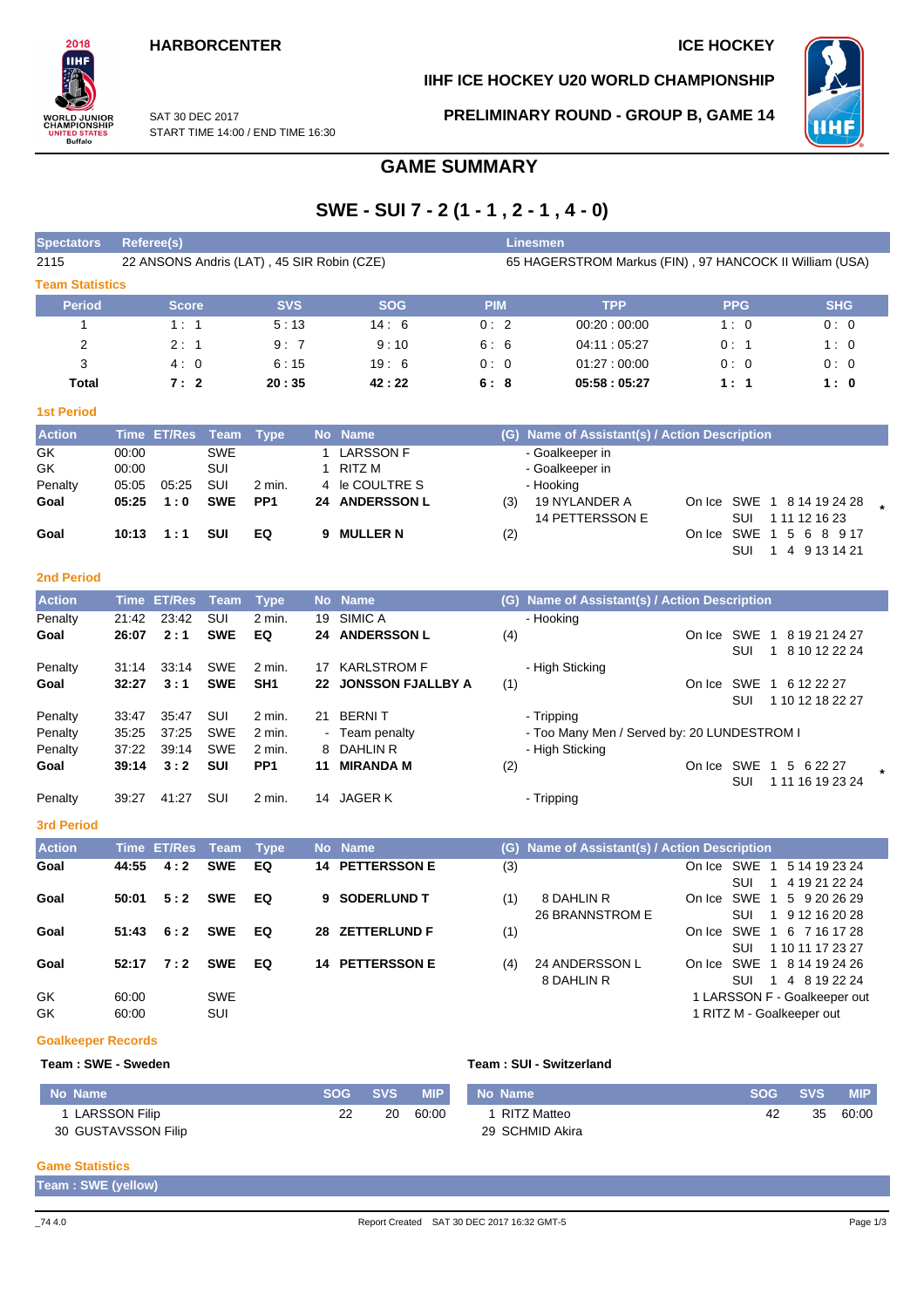## **HARBORCENTER ICE HOCKEY**



**Team : SUI (red)**

**IIHF ICE HOCKEY U20 WORLD CHAMPIONSHIP**

**PRELIMINARY ROUND - GROUP B, GAME 14**



SAT 30 DEC 2017 START TIME 14:00 / END TIME 16:30

| <b>Head Coach: MONTEN Tomas</b> |                             |                |              |          |             |                | <b>Shots on Goal</b> |                     |          |          |                | Time on Ice    |             |       |                |                |   |           |                    |    |      |
|---------------------------------|-----------------------------|----------------|--------------|----------|-------------|----------------|----------------------|---------------------|----------|----------|----------------|----------------|-------------|-------|----------------|----------------|---|-----------|--------------------|----|------|
| No Pos                          | <b>Name</b>                 | G.             | $\mathsf{A}$ | P.       |             |                |                      | $PIM FO+ FO- FO+/-$ | FO%      | 1        | $\overline{2}$ | <b>3 OT TS</b> |             | $+/-$ |                | $\overline{2}$ | 3 | <b>OT</b> | <b>TOT SHF AVG</b> |    |      |
| 7 D                             | <b>LILJEGREN Timothy</b>    | $\Omega$       | $\mathbf 0$  | $\Omega$ | $\Omega$    | 0              | $\Omega$             | 0                   | 0.00     | $\Omega$ | $\Omega$       | 1              |             | $+1$  | 7:21           | 3:34 5:35      |   |           | 16:30              | 18 | 0:55 |
| 17 F                            | <b>KARLSTROM Fredrik</b>    | $\Omega$       | $\mathbf 0$  | 0        | 2           | 0              |                      | $-1$                | 0.00     | 1        | 0              |                | 2           | 0     |                | 4:10 2:52 5:21 |   |           | 12:23              | 16 | 0:46 |
| 21 F                            | <b>BOQVIST Jesper</b>       | 0              | 0            | $\Omega$ | 0           | 3              |                      | 2                   | 75.00    | 3        | $\Omega$       | 1              | 4           | $+1$  |                | 5:36 4:14 2:28 |   |           | 12:18              | 16 | 0:46 |
| 24 F                            | ANDERSSON Lias +C (BP)      | $\overline{2}$ | 1            | 3        | 0           | 7              | 7                    | $\Omega$            | 50.00    | 1        | 1              |                | 3           | $+3$  |                | 5:30 7:05 4:28 |   |           | 17:03              | 23 | 0:44 |
| 27 D                            | MOVERARE Jacob +A           | $\Omega$       | 0            | $\Omega$ | 0           | 0              | $\Omega$             | 0                   | 0.00     | $\Omega$ | $\Omega$       | $\Omega$       | 0           | $+2$  | 6:07 5:36 3:52 |                |   |           | 15:35              | 22 | 0:42 |
| 8 D                             | <b>DAHLIN Rasmus</b>        | 0              | 2            | 2        | 2           | 0              | 0                    | 0                   | 0.00     | 1        | 2              | 2              | 5           | $+1$  |                | 7:28 8:06 5:54 |   |           | 21:28              | 32 | 0:40 |
| 14 F                            | <b>PETTERSSON Elias</b>     | 2              | 1            | 3        | 0           | 0              | 0                    | $\Omega$            | 0.00     | 0        | 0              | 2              | 2           | $+2$  |                | 5:29 6:04 4:05 |   |           | 15:38              | 21 | 0:44 |
| 16 F                            | <b>LINDSTROM Linus</b>      | 0              | 0            | $\Omega$ | $\Omega$    | 9              | 5                    | 4                   | 64.29    | 1        | 0              | $\Omega$       | 1           | $+1$  |                | 4:03 5:38 4:58 |   |           | 14:39              | 23 | 0:38 |
| 19 F                            | NYLANDER Alexander +A       | 0              | 1            | 1        | 0           | 3              | 3                    | 0                   | 50.00    | 0        | 3              | 1              | 4           | $+3$  |                | 5:17 7:31 4:11 |   |           | 16:59              | 22 | 0:46 |
| 26 D                            | <b>BRANNSTROM Erik</b>      | $\Omega$       |              | 1        | 0           | 0              | 0                    | 0                   | 0.00     | $\Omega$ | $\Omega$       | $\overline{2}$ | 2           | $+2$  | 6:39 7:08 5:03 |                |   |           | 18:50              | 32 | 0:35 |
| 5 D                             | <b>LINDSTROM Gustav</b>     | 0              | 0            | 0        | 0           | 0              | 0                    | 0                   | 0.00     |          | 0              | 0              |             | $+1$  |                | 4:30 2:21 8:58 |   |           | 15:49              | 22 | 0:43 |
| 9 F                             | SODERLUND Tim               | 1              | 0            | 1        | $\mathbf 0$ | 1              | 0                    |                     | 1 100.00 | 0        | 1              | $\overline{2}$ | 3           | 0     |                | 4:54 3:09 5:01 |   |           | 13:04              | 17 | 0:46 |
| 20 F                            | <b>LUNDESTROM Isac</b>      | 0              | 0            | 0        | $\Omega$    | 4              | 4                    | 0                   | 50.00    | 0        | $\mathbf 0$    | 1              |             | $+1$  |                | 3:46 2:20 5:20 |   |           | 11:26              | 15 | 0:45 |
| 23 D                            | <b>SELLGREN Jesper</b>      | 0              | 0            | 0        | 0           | 0              | 0                    | 0                   | 0.00     | 1        | 0              | 0              |             | $+1$  |                | 5:15 5:09 5:30 |   |           | 15:54              | 25 | 0:38 |
| 29 F                            | <b>STEEN Oskar</b>          | 0              | 0            | 0        | $\Omega$    | 1              | 2                    | $-1$                | 33.33    | 0        | $\Omega$       | $\Omega$       | 0           | $+1$  |                | 4:13 4:00 5:26 |   |           | 13:39              | 18 | 0:45 |
| 6 D                             | <b>HOGBERG Linus</b>        | 0              | 0            | 0        | 0           | 0              | 0                    | 0                   | 0.00     | 0        | 0              | 0              | 0           | $+1$  |                | 2:08 2:58 2:08 |   |           | 7:14               | 13 | 0:33 |
| 10 F                            | <b>DAVIDSSON Marcus</b>     | $\Omega$       | 0            | $\Omega$ | $\Omega$    | 3              | 4                    | $-1$                | 42.86    | 3        | $\Omega$       | 2              | 5           | 0     |                | 4:24 2:36 5:24 |   |           | 12:24              | 20 | 0:37 |
| 12 F                            | <b>GUSTAFSSON Glenn</b>     | 0              | 0            | 0        | $\Omega$    | $\overline{2}$ |                      | 1                   | 66.67    | 0        | 0              | $\Omega$       | 0           | $+1$  |                | 2:34 3:20 3:48 |   |           | 9:42               | 16 | 0:36 |
| 22 F                            | <b>JONSSON FJALLBY Axel</b> |                | $\mathbf 0$  | 1        | 0           | 0              |                      | -1                  | 0.00     | 2        | 1              | $\overline{2}$ | 5           | $+1$  |                | 4:11 2:33 4:46 |   |           | 11:30              | 19 | 0:36 |
| 28 F                            | <b>ZETTERLUND Fabian</b>    | 1              | $\mathbf 0$  |          | 0           | 0              | $\Omega$             | 0                   | 0.00     | 0        | 1              | 1              | 2           | $+1$  |                | 2:54 5:11 5:54 |   |           | 13:59              | 18 | 0:46 |
| 1 GK                            | <b>LARSSON Filip</b>        | 0              | 0            | 0        | 0           |                |                      |                     |          | 0        | 0              | 0              | 0           |       |                |                |   |           |                    |    |      |
| 30 GK                           | <b>GUSTAVSSON Filip</b>     | 0              | 0            | 0        | $\mathbf 0$ |                |                      |                     |          | $\Omega$ | $\Omega$       | 0              | $\mathbf 0$ |       |                |                |   |           |                    |    |      |
| Total                           |                             | 7              | 6            | 13       | 4           | 33             | 29                   |                     | 4 53.23  | 14       | 9              | 19             | 42          |       |                |                |   |           |                    |    |      |

| <b>Head Coach: WOHLWEND Christian</b> |                            |              |          |                |                |          | <b>Shots on Goal</b> |                   |            |   |                | Time on Ice |             |       |                |                      |      |           |       |    |                    |
|---------------------------------------|----------------------------|--------------|----------|----------------|----------------|----------|----------------------|-------------------|------------|---|----------------|-------------|-------------|-------|----------------|----------------------|------|-----------|-------|----|--------------------|
| No Pos Name                           |                            | G.           | A        | P.             |                |          |                      | PIM FO+ FO- FO+/- | FO%        |   | $\overline{2}$ |             | $3$ OT TS   | $+/-$ |                | $\overline{2}$       | 3    | <b>OT</b> |       |    | <b>TOT SHF AVG</b> |
|                                       |                            |              |          |                |                |          |                      |                   |            |   |                |             |             |       |                |                      |      |           |       |    |                    |
| 10 F                                  | <b>MAILLARD Guillaume</b>  | 0            | 0        | 0              | $\Omega$       | 0        |                      | $-1$              | 0.00       | 0 | 0              | 0           | 0           | $-3$  |                | 5:46 5:33 3:52       |      |           | 15:11 | 17 | 0:53               |
| 11 F                                  | MIRANDA Marco +A           |              | 0        | 1              | 0              | 0        |                      | -1                | 0.00       | 0 | 1              | 1           | 2           | -1    |                | 5:53 8:59            | 6:02 |           | 20:54 | 24 | 0:52               |
| 17 D                                  | <b>RIVA Elia</b>           | 0            | 0        | 0              | $\Omega$       | 0        | 0                    | 0                 | 0.00       | 0 | 0              | 0           | 0           | -1    |                | 5:29 5:48 6:16       |      |           | 17:33 | 23 | 0:45               |
| 23 F                                  | <b>KURASHEV Philipp</b>    | 0            | 0        | 0              | 0              | 11       | 10                   |                   | 52.38      | 0 | 0              | 0           | 0           | -1    |                | 6:14 8:50 6:16       |      |           | 21:20 | 26 | 0:49               |
| 27 D                                  | EGLI Dominik (BP)          | 0            | 0        | 0              | 0              | $\Omega$ | 0                    | 0                 | 0.00       | 0 | 2              | 1           | 3           | $-2$  |                | 4:52 8:48 7:08       |      |           | 20:48 | 28 | 0:44               |
| 12 D                                  | <b>GEISSER Tobias</b>      | 0            | 0        | 0              | 0              | 0        | 0                    | 0                 | 0.00       | 0 |                | 0           |             | -3    | 8:32 6:25 5:52 |                      |      |           | 20:49 | 34 | 0:36               |
| 16 D                                  | GROSS Nico +A              | 0            | 0        | 0              | 0              | 0        | 0                    | 0                 | 0.00       | 0 | 0              | $\Omega$    | 0           | -1    |                | 7:00 6:20 5:43       |      |           | 19:03 | 25 | 0:45               |
| 19 F                                  | SIMIC Axel                 | 0            | 0        | 0              | 2              | 0        | 0                    | 0                 | 0.00       | 1 | 3              |             | 5           | $-2$  |                | 5:03 6:52 3:21       |      |           | 15:16 | 21 | 0:43               |
| 22 F                                  | EGGENBERGER Nando +C       | 0            | 0        | 0              | 0              | 0        | 0                    | 0                 | 0.00       | 1 | 0              | 1           | 2           | $-4$  |                | 5:30 6:00 3:55       |      |           | 15:25 | 24 | 0:38               |
| 24 F                                  | <b>HEIM Andre</b>          | 0            | 0        | $\Omega$       | $\Omega$       | 10       | 6                    | 4                 | 62.50      | 0 | 2              | $\Omega$    | 2           | $-3$  | 5:21 8:21 4:32 |                      |      |           | 18:14 | 24 | 0:45               |
| 4 D                                   | le COULTRE Simon           | 0            | 0        | 0              | 2              | 0        | 0                    | 0                 | 0.00       | 0 | 0              | 0           | 0           | -1    |                | 5:12 3:26 4:31       |      |           | 13:09 | 19 | 0:41               |
| 13 F                                  | <b>SIGRIST Justin</b>      | 0            | 0        | 0              | 0              | 0        | 2                    | $-2$              | 0.00       | 0 | 1              | $\Omega$    |             | $+1$  |                | 3:52 2:22 6:09       |      |           | 12:23 | 17 | 0:43               |
| 14 F                                  | <b>JAGER Ken</b>           | 0            | 0        | 0              | 2              | 0        | 1                    | $-1$              | 0.00       | 1 | 0              | 1           | 2           | $+1$  |                | 4:30 2:14 6:33       |      |           | 13:17 | 19 | 0:41               |
| 18 F                                  | <b>NUSSBAUMER Valentin</b> | 0            | 0        | 0              | 0              | 5        | 7                    | $-2$              | 41.67      | 0 | 0              | $\Omega$    | 0           | -1    |                | 4:24 3:04 5:49       |      |           | 13:17 | 18 | 0:44               |
| 21 D                                  | <b>BERNITim</b>            | 0            | $\Omega$ | 0              | $\overline{2}$ | $\Omega$ | $\Omega$             | 0                 | 0.00       | 1 | $\Omega$       | $\Omega$    | 1           | 0     |                | 5:02 3:33 4:58       |      |           | 13:33 | 21 | 0:38               |
| 8 D                                   | <b>BARANDUN Davyd</b>      | 0            | 0        | 0              | 0              | 0        | 0                    | 0                 | 0.00       | 0 | 0              | $\Omega$    | 0           | $-2$  |                | 3:25 1:10 4:24       |      |           | 8:59  | 11 | 0:49               |
| 9 F                                   | <b>MULLER Nicolas</b>      |              | 0        | 1              | 0              | 0        |                      | -1                | 0.00       | 1 | 0              | 1           | 2           | 0     |                | 2:57 1:48 3:44       |      |           | 8:29  | 14 | 0:36               |
| 20 F                                  | <b>LEUENBERGER Sven</b>    | 0            | $\Omega$ | 0              | $\Omega$       | 3        | 4                    | $-1$              | 42.86      | 0 | $\Omega$       | 0           | 0           | -1    |                | 3:59 1:47 2:44       |      |           | 8:30  | 13 | 0:39               |
| 26 F                                  | <b>CAVALLERI Marco</b>     | 0            | 0        | 0              | 0              | 0        | $\Omega$             | 0                 | 0.00       | 0 | 0              | $\Omega$    | 0           | 0     |                | $0:00$ $0:00$ $0:00$ |      |           | 0:00  | 0  | 0:00               |
| 28 F                                  | <b>ROHRBACH Dario</b>      | 0            | 0        | 0              | $\Omega$       | $\Omega$ | $\Omega$             | $\Omega$          | 0.00       | 1 | 0              | $\Omega$    |             | -1    |                | 3:38 1:44 4:12       |      |           | 9:34  | 14 | 0:41               |
|                                       |                            |              |          |                |                |          |                      |                   |            |   |                |             |             |       |                |                      |      |           |       |    |                    |
| 1 GK                                  | <b>RITZ Matteo</b>         | 0            | 0        | 0              | 0              |          |                      |                   |            | 0 | 0              | 0           | 0           |       |                |                      |      |           |       |    |                    |
| 29 GK                                 | <b>SCHMID Akira</b>        | 0            | 0        | 0              | 0              |          |                      |                   |            | 0 | $\Omega$       | $\Omega$    | $\mathbf 0$ |       |                |                      |      |           |       |    |                    |
| <b>Total</b>                          |                            | $\mathbf{2}$ | 0        | $\overline{2}$ | 8              | 29       | 33                   |                   | $-4$ 46.77 | 6 | 10             | -6          | 22          |       |                |                      |      |           |       |    |                    |